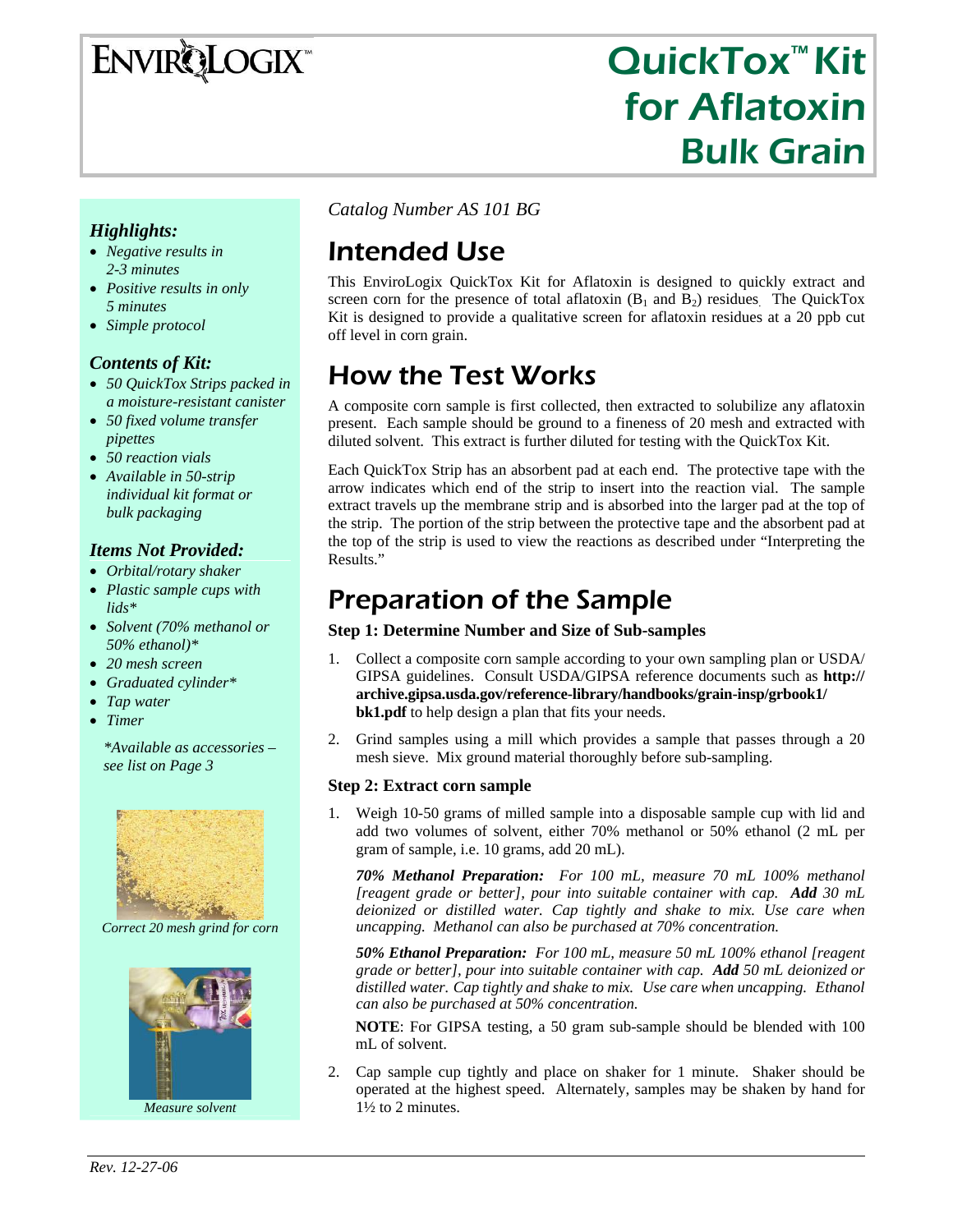

*Shake mechanically or by hand* 



*Add water to vial* 



*Add extract to vial* 



*Place strip in vial* 

3. Sample will immediately begin to separate into 2 layers. The top (yellowish) layer containing the aflatoxin residues will be used in testing.

#### **Step 3: Dilute corn extract with water**

- 1. Using the fixed volume pipette provided, place  $150$  microliters  $(150 \mu L)$  water into a reaction vial.
- 2. Using the same fixed volume pipette, remove 150 µL from the top (yellowish) layer of sample. Add extract to reaction vial containing water.
- 3. Mix water and sample extract thoroughly by stirring with the tip of the fixed volume pipette.

**NOTE:** To ensure correct volumes are used to prepare the test sample, a fixed volume pipette is included with the kit. When a liquid drawn to the top of the straw end of the pipette is dispensed, 150 µL will be expelled into the reaction vial. Any overfill is retained in the pipette. After diluting the sample, the final volume in the reaction vial should be 300 µL. Do not **reuse** diluted samples. Use a new fixed volume pipette and reaction vial for each sample.

## How to Run the QuickTox Strip Test

- 1. Allow refrigerated canisters to come to room temperature before opening. Remove the QuickTox Strips to be used. Avoid bending the strips. Reseal the canister immediately.
- 2. Place the strip into the reaction vial containing the diluted sample extract. The arrow tape on the end of the strip should point into the reaction vial.
- 3. The sample extract will travel up the strip (flow may not be visible immediately—this is expected and normal). Reaction vials will stand on their own or may be inserted into the cardboard rack provided.
- Allow the strip to develop for 5 minutes before making final assay interpretations. Negative sample results may become obvious much more quickly (2-3 minutes).
- 5. To retain the strip, cut off and discard the bottom section of the strip covered by the arrow tape.

### Interpreting the Results

Development of a Control Line within 5 minutes indicates that the strip has functioned properly. Any strip that does not develop a Control Line should be discarded. A second preparation of the extract (using a fresh 1:2 dilution) should be made and tested using another strip.

**Negative Results** – A sample containing aflatoxin residues of less than 10 ppb will develop **2 distinct lines** in the test area. A negative test result can be interpreted as soon as a Test Line develops, generally within 2-3 minutes.

**Positive Results –** The QuickTox Kit for Aflatoxin is designed to screen for aflatoxin at levels of approximately 20 ppb or higher in corn grain. A sample containing aflatoxin residues of 20 ppb or higher will develop **1 distinct line**, the Control Line. **The absence of a Test Line should be interpreted as positive for aflatoxin residues**. Allow the strip to develop for the full 5 minutes before concluding that the sample has tested positive for aflatoxin.

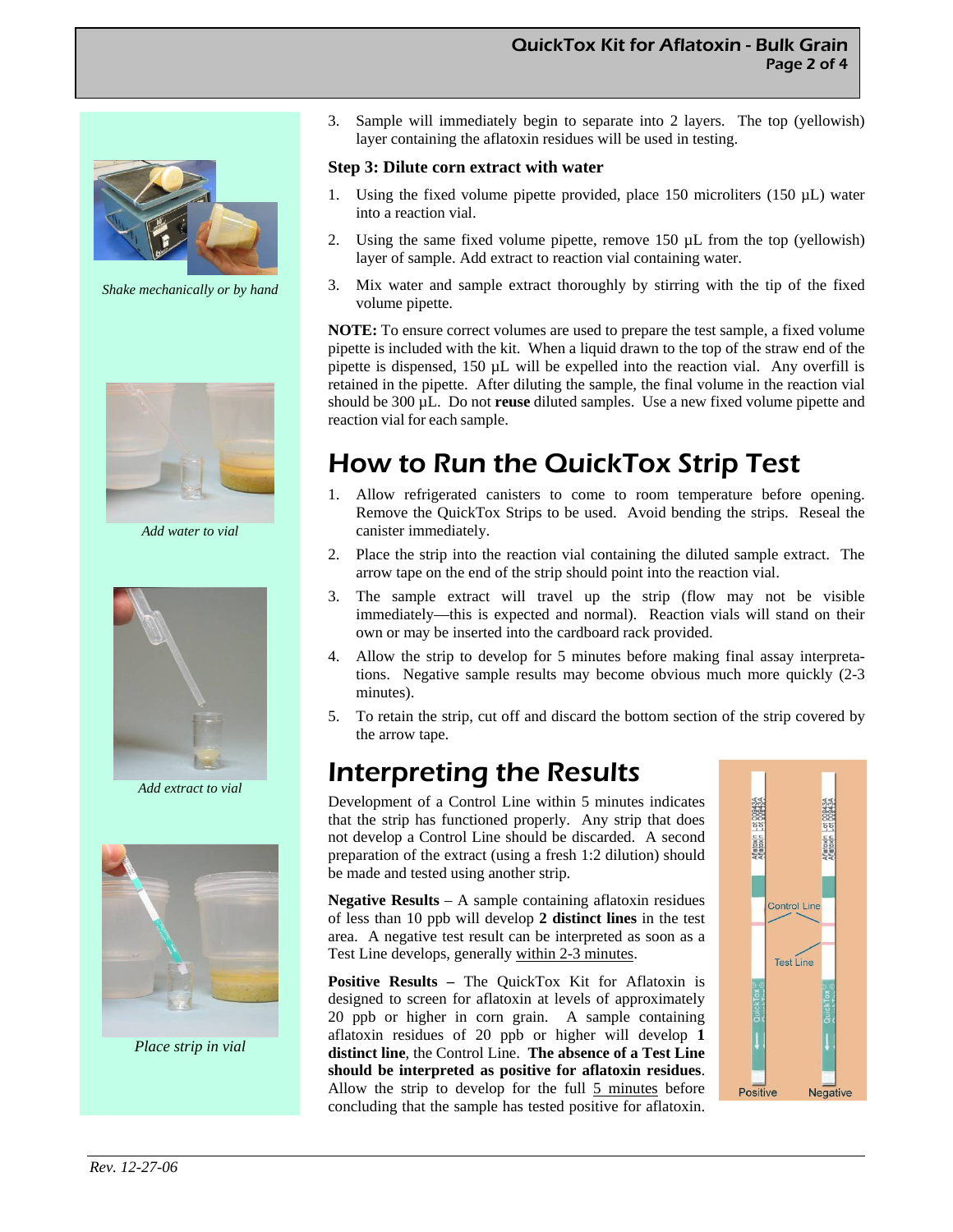

## Optional Items Available:

- Negative Ground Corn Sample
- Positive Ground Corn Sample
- Sample cups with lids
- **Graduated cylinder**
- 70% Methanol
- 50% Ethanol

Some samples containing slightly less than 20 ppb may also provide a positive result. You may wish to confirm positive results with a quantitative method to determine the precise level of contamination.

# Kit Storage

This QuickTox Kit should be stored refrigerated. Note the shelf life on the kit box. The kit may be used in field applications; however, prolonged exposure to high temperatures may adversely affect the test results. Do not open the desiccated canister until ready to use the strips.

### Cross-reactivity

The following mycotoxins have been tested with this kit using the protocols specified herein. No false positive results occurred at the tested levels (concentration in starting material).

- DON (deoxynivalenol) 200 ppm
- Ochratoxin  $A 200$  ppm
- Fumonisin  $B_1 200$  ppm

### Precautions and Notes

- This kit is designed to screen for presence or absence only, and is not designed to be quantitative.
- This product is currently not applicable for use in testing any other crops.
- As with all screening tests, it is recommended that results be confirmed by an alternate method when necessary.
- The assay has been optimized for use with the protocol provided in the kit. Deviation from this protocol may invalidate the results of the test.
- The results generated through the proper use of this diagnostic tool reflect the condition of the working sample directly tested. Extrapolation as to the condition of the originating lot, from which the working sample was derived, should be based on sound sampling procedures and statistical calculations which address random sampling effects, non-random seed lot sampling effects and assay system uncertainty. A negative result obtained when properly testing the working sample does not necessarily mean the originating lot is entirely negative for the analyte or protein in question.
- A negative result may safely be interpreted in as little as 2-3 minutes after beginning the test. It is not safe, however, to interpret positive results prior to 5 minutes.
- Protect all components from hot or cold extremes of temperature when not in use. Do not leave in direct sunlight or in vehicle.
- For convenience, controls and solvent can be ordered through EnviroLogix (see list, below).
- **IMPORTANT:** Methanol and ethanol are flammable and toxic. Avoid inhaling vapors or contact with the skin, eyes, or clothing. Wear personal protective equipment including safety glasses, nitrile gloves (**not latex**), a vapor mask and a lab coat when handling. Keep containers tightly closed and away from heat, sparks and open flame. Observe any applicable regulations when disposing of samples and kit reagents.
- Liquids containing aflatoxin should be treated by the addition of bleach (add a minimum of 10% of the total volume for 10 minutes). All labware should be soaked for 1 hour or more in a 30% solution of household bleach.